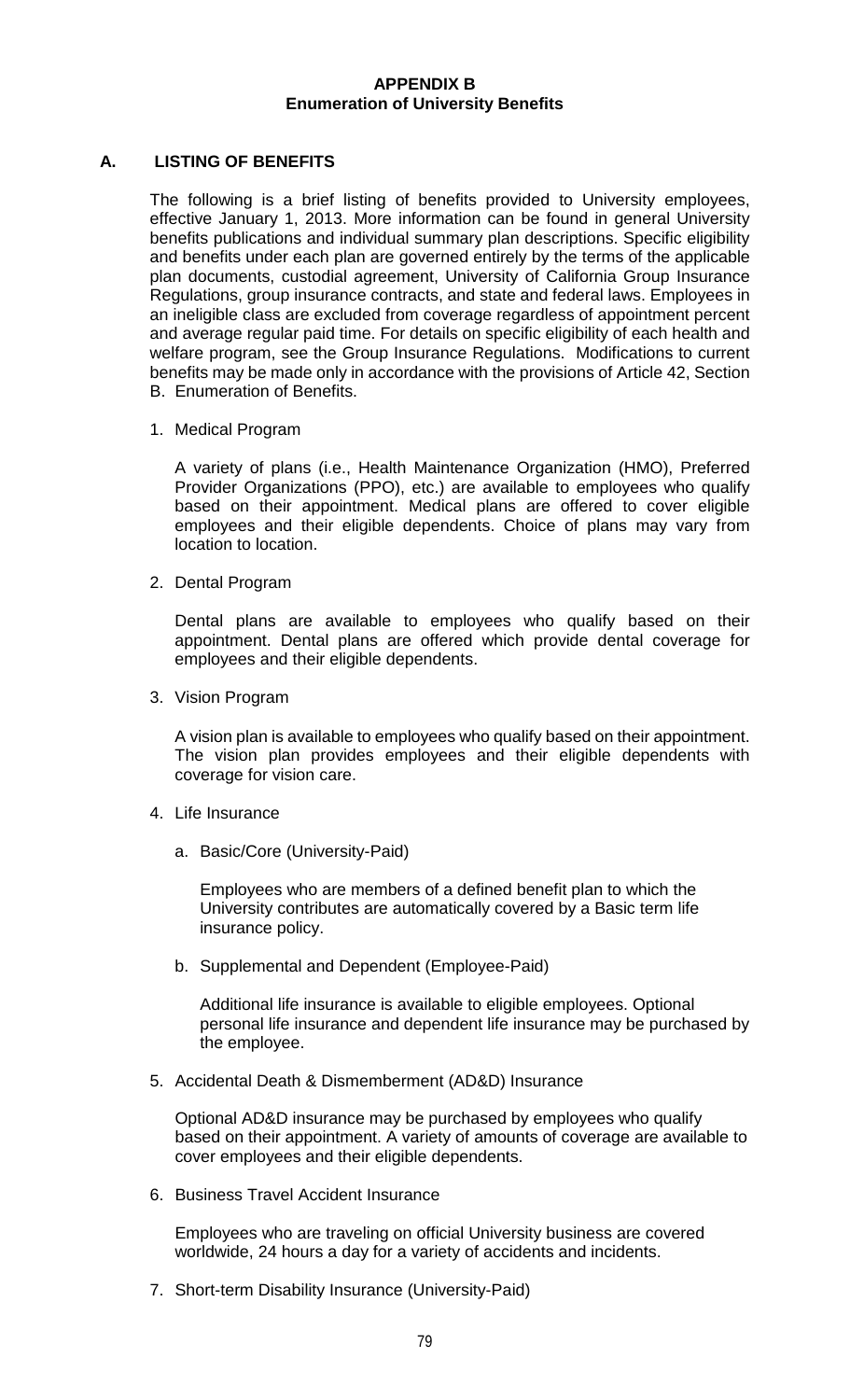University-Paid Disability insurance is available to eligible employees who are members of a defined benefit plan to which the University contributes.

8. Supplemental Disability Insurance (Employee-Paid)

Optional insurance, which covers both short- and long-term disabilities, may be purchased by employees who are members of a defined benefit plan to which the University contributes. Employees may choose a waiting period.

9. Legal Expense Insurance Plan

A legal expense insurance plan is available to employees who qualify based on their appointment. The legal plan provides employees and their eligible dependents with coverage for basic legal services associated with preventive, domestic, consumer and defensive legal matters.

10.Pension Benefits – UC Retirement Plan (UCRP)

UCRP is a defined benefit plan for which participation is mandatory for eligible employees.

UCRP provides retirement income for eligible employees, adjusted for costof-living increases; for members, eligible survivors and contingent annuitants. UCRP also provides pre-retirement disability income, pre-retirement survivor income and for employees hired prior to July 1, 2013 with continuous service, a lump sum cashout option.

- 11.UC Retirement Savings Program (UCRSP)
	- a. Tax-Deferred 403(b) Plan participation through voluntary pretax salary deferrals
	- b. 457(b) Deferred Compensation Plan participation through voluntary salary deferrals
	- c. Defined Contribution Plan participation only through voluntary after-tax contributions

Participation in the UCRSP plans is available to employees.

The plans provide the following investment options:

- 1) UC Core Funds
	- a) investment options for single diversified investments including the Balanced Growth Fund and the Pathway Funds;
	- b) primary asset class investment options for general asset allocation—all managed by the Chief Investment Officer; and,
	- c) specialized asset class options for additional asset allocation which are mutual funds managed by independent investment advisors overseen by the Chief Investment Officer;
- 2) Fidelity Investments selected institutionally priced mutual fund;
- 3) Calvert selected institutionally priced socially responsible mutual funds; and
- 4) Other mutual funds through the Fidelity brokerage window.
- 12.Tax Effective Salary Reduction Programs
	- a. Tax Savings on Insurance Premiums (TIP)

Employees enrolled in certain health insurance plans are automatically enrolled in TIP, unless the employee makes an election to withdraw. After